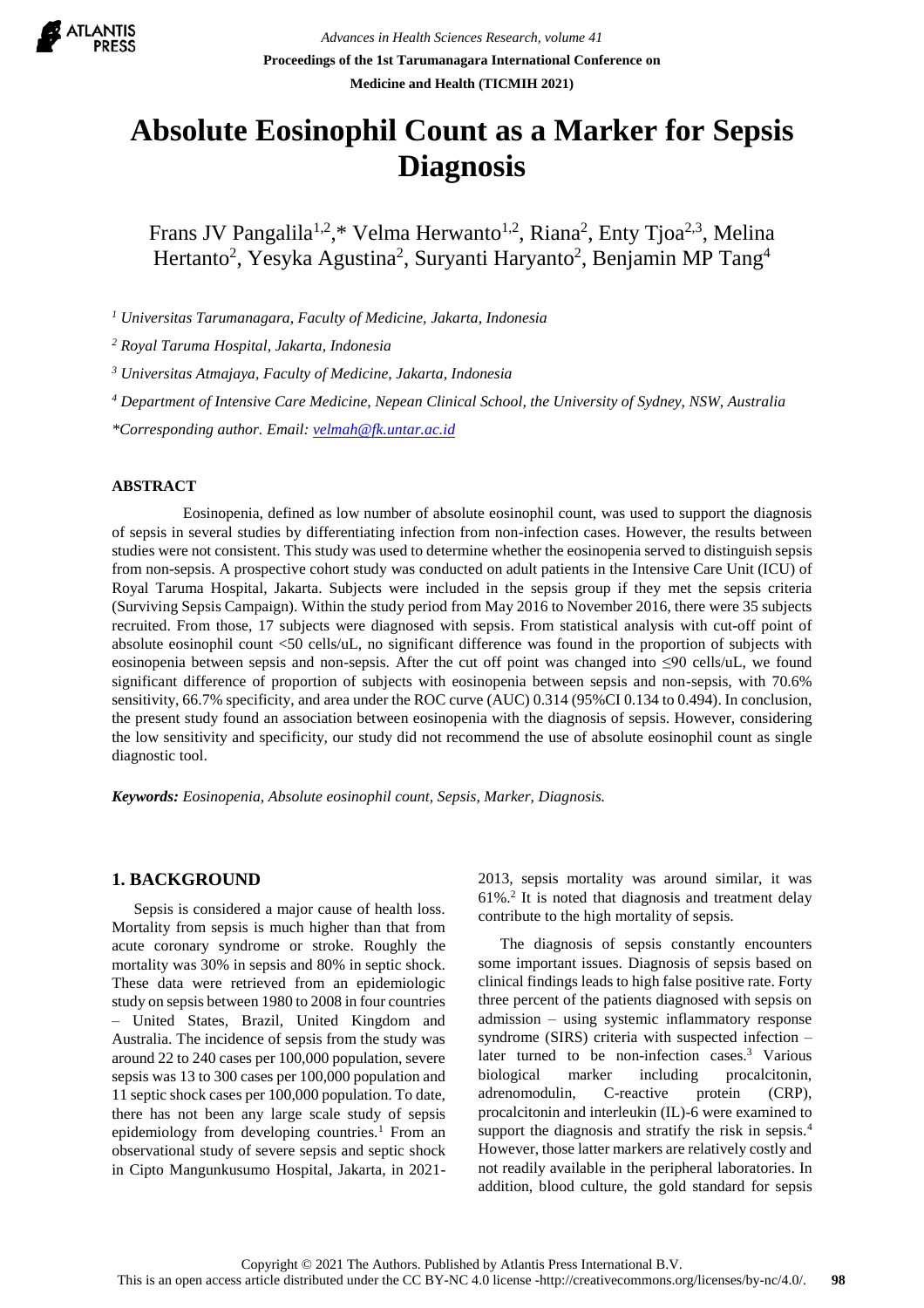

diagnosis, requires several days for the result and the positivity rate is low, only 20% in sepsis.<sup>5</sup>

Prompt diagnosis and comprehensive management in sepsis will improve the survival significantly.<sup>6</sup> A simple, quick, and low-cost diagnostic tool will facilitate early diagnosis and, therefore, immediate treatment in sepsis.

Absolute eosinophil count is an uncomplicated and effortless laboratory examination which is performed routinely. We sampled it from the peripheral blood and performed the check as part of the leukocyte counting. The result is relatively quick and can be executed in peripheral laboratories. Previous studies has used eosinophil count for diagnosis, risk stratification<sup>7-9</sup> and prognostic marker in sepsis<sup>10,11</sup>.

After all, the use of eosinophil count examination for diagnostic marker in sepsis is still inconclusive. According to some studies, eosinophil count was neither specific for diagnosis or stratification of sepsis.<sup>12</sup> To clarify the previous results, another study with more precise methods and recruitment has to be conducted. Should eosinophil count be proven to support sepsis diagnosis, it might be used as a screening tool to rule out sepsis from non-infection cases.

This study aims to investigate whether eosinopenia, measured from absolute eosinophil count from the peripheral blood, can differentiate sepsis from non-sepsis.

#### **2. METHODS**

A prospective cohort study was conducted in the ICU of Royal Taruma Hospital, Jakarta, from May to November 2016. Subjects were recruited consecutively. The recruitment criteria were patients age  $\geq$ 18 years admitted to the ICU. Subjects were excluded if died or discharged within 24 hours after admitted, had parasitic infection, asthma, atopic dermatitis, leukemia, lymphoma, autoimmune disease, Cushing syndrome or on long term steroid use.

Independent variable in this study was eosinopenia and the dependent variable was the diagnosis of sepsis. Eosinopenia was defined as absolute eosinophil count <50 cells/µL on admission. It was sampled from subjects' peripheral blood. Sepsis was diagnosed using Surviving Sepsis Campaign Criteria 2012, that is suspected or proven infection with minimum two of the following criteria: body temperature  $>38.3$ °C or <36.0°C, heart rate  $>90$ beats/minute, respiratory rate >20 breaths/minute, altered mental status, significant edema or positive fluid balance (>20 mL/kg over 24 hour), plasma

glucose >140 mg/dL in the absence of diabetes, leukocyte count >12,000/µL or <4,000/µL or immature forms >10%, CRP level >2 standard deviation (SD) and procalcitonin level  $>2$  SD.<sup>13</sup>

Leukocyte and differential counting, collected from peripheral blood, were performed with Advia 2021i (Siemens) using flow cytometry technique. Absolute eosinophil count was calculated by multiplying the percentage of eosinophil retrieved from the machine counting with the total leukocyte count.

Along with the blood cell counting, we also measured procalcitonin level, hs-CRP (highsensitivity C-reactive protein) level and blood culture. Procalcitonin was measured with VIDAS PC (Biomerieux) using sandwich immunoassay technique and fluorescent detection; hs-CRP was measured with Dimension XL 200 using turbidimetry technique; and blood culture was analyzed using Vitex 2 Compact.

According to the absolute eosinophil count level, subjects were grouped into eosinopenic and noneosinopenic. Subjects without infection or with focal infection were grouped into non-septic while subjects with sepsis, severe sepsis and septic shock were grouped into sepsis. Statistical analysis was performed using SPSS version 23.0.

This study has been approved by Universitas Tarumanagar Faculty of Medicine and ethical committee of Royal Taruma Hospital. We did not request any consent from the patients or the guardian since this study was categorized into low and negligible risk study. There was no additional or invasive procedure related to this study.

#### **3. RESULTS**

Within the study period, 35 subjects had been recruited. Table 1 described the characteristics of the subjects.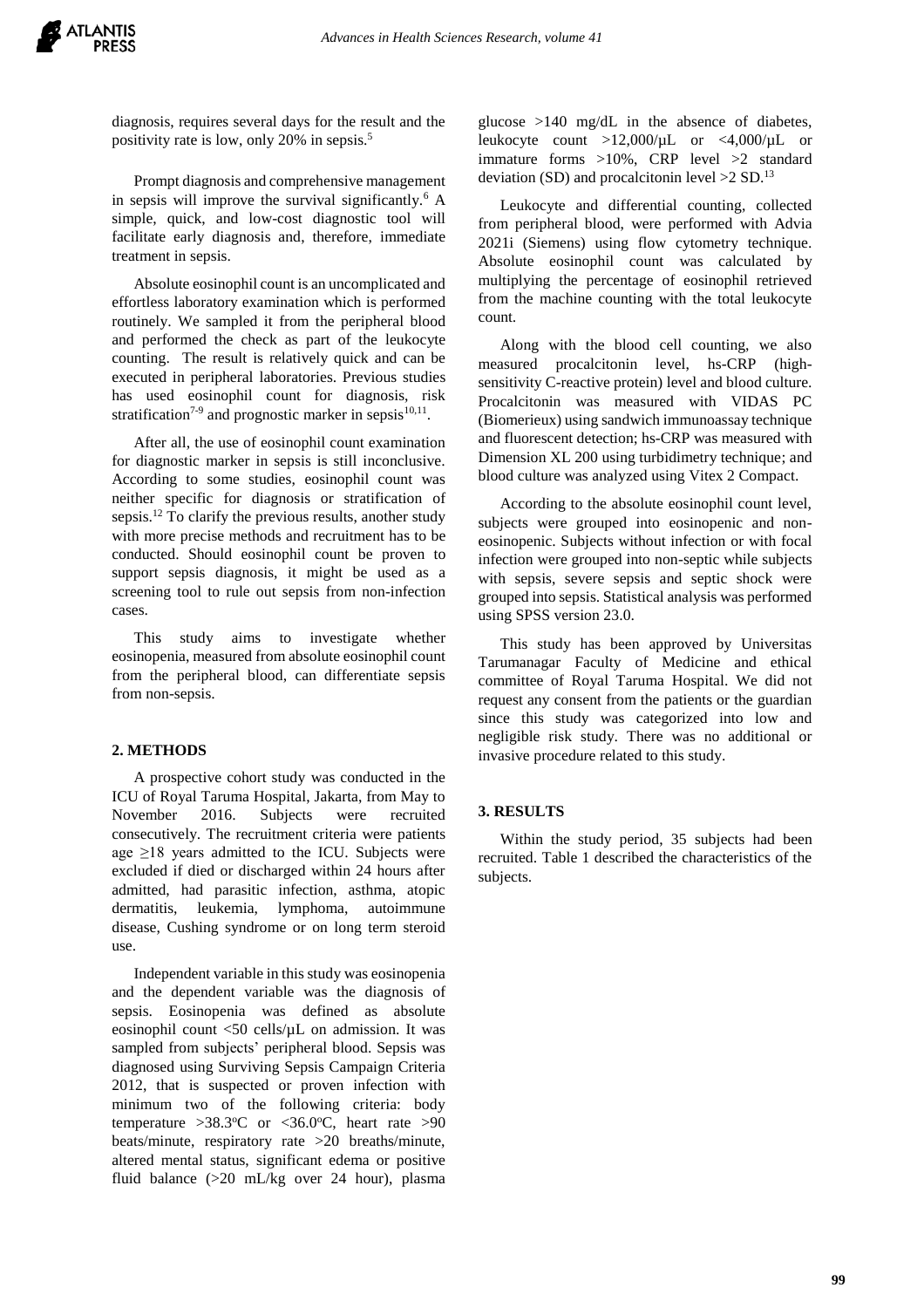**Table 1. Subjects' characteristics**

| <b>Characteristics</b>                 |              |
|----------------------------------------|--------------|
| <b>Sex</b>                             |              |
| Male $(\%)$                            | 26/35 (74.3) |
| Female (%)                             | 9/35(25.7)   |
| Infection on admission* $(\%)$         | 27/35(77.1)  |
| Source of infection on admission       |              |
| Respiratory tract (%)                  | 22/27 (81.5) |
| Skin and soft tissue (%)               | 3/27(11.1)   |
| Urinary tract (%)                      | 2/27(7.4)    |
| Sepsis on admission (%)                | 17/35(48.6)  |
| Positive blood culture in sepsis (%)   | 7/17(41.2)   |
| Length of hospital stay (days)         | $10(3-43)$   |
| Length of ICU stay (days)              | $4(1-31)$    |
| Died                                   |              |
| In-hospital (%)                        | 5/35(14.3)   |
| Within the first $3 \text{ day } (\%)$ | 1/5(20)      |

\* Clinically diagnosed or confirmed infection

Table 2 showed the mean or median of the absolute eosinophil count, procalcitonin and hs-CRP on recruitment in sepsis and non-sepsis groups.

**Table 2. Eosinophil count, procalcitonin and hs-CRP levels in sepsis and non-sepsis groups**

| determinate sepsis from non-sepsis, we yielded         |
|--------------------------------------------------------|
| sensitivity of 70.6%, specificity of 66.7%, area under |
| the ROC curve (AUC) of 0.314 (95%CI 0.134-0.494),      |
| positive predictive value (PPV) of 29.4%, and          |
| negative predictive value (NPV) of 33.3%. In           |
| comparison, the AUC of procalcitonin and hs-CRP to     |
| determine sepsis from non-sepsis on ICU admission in   |
| this study were 0.833 (95%CI 0.7-.966) and 0.761       |
| (95%CI 0.601-0.922), respectively.                     |
|                                                        |
|                                                        |

Using eosinophil count  $\leq 90$  cells/ $\mu$ L as a cut off to

#### **4. DISCUSSION**

According to the pathophysiology, and supported by previous studies, eosinopenia might occur as a response from acute inflammation as in sepsis.<sup>9,14-17</sup> However, this study showed that the mean of absolute eosinophil count in sepsis was higher than that in nonsepsis patients (Table 2). This trend was in contrary to the procalcitonin and hs-CRP levels. Both levels were increased significantly in sepsis compared to nonsepsis patients. The use of both markers to establish the diagnosis of sepsis on admission might explain the significant differences between groups.

| <b>Parameter</b>          | <b>Total</b>     | <b>Sepsis</b>     | <b>Non-Sepsis</b> | $\mathbf{p}^{\mathbf{a}}$ |
|---------------------------|------------------|-------------------|-------------------|---------------------------|
|                           | $n = 35$         | $n = 17$          | $n = 18$          |                           |
| Absolute eosinophil count | $114.5 +$        | $129.7 \pm 89.47$ | $100.1 \pm 93.08$ | <b>NA</b>                 |
| (cells/µL)                | 91.24            |                   |                   |                           |
| Procalcitonin (ng/mL)     | 0.53             | 6.8               | 0.12              | $0.000*$                  |
|                           | $(0.05 - 200)$   | $(0.07 - 200)$    | $(0.05 - 31.02)$  |                           |
| hs-CRP $(mg/L)$           | 23.18            | 49.49             | 15.5              | $0.007*$                  |
|                           | $(0.98 - 355.8)$ | $(2.69 - 355.8)$  | $(0.98 - 211.46)$ |                           |

<sup>a</sup> Mann-Whitney U test; \* p <0.05; NA not applicable

Five out of 17 subjects with sepsis had eosinopenia on admission while in non-sepsis group, 6 out of 18 subjects had eosinopenia. From chi-square testing, we found no difference in the proportion of eosinopenic subjects between sepsis and non-sepsis on admission day ( $p = 0.803$ ). For this analysis, we used absolute eosinophil count <50 cells/µL as the cut off of eosinopenia.

To find the preferred cut off of eosinophil count to differentiate sepsis from non-sepsis, receiver operating characteristic (ROC) analysis was performed. Using absolute eosinophil count ≤90  $cells/µL$ , we found significant association between eosinopenia and sepsis diagnosis on admission ( $p =$ 0.028). Table 3 demonstrated the number of subjects with eosinopenia using the new cut off.

**Table 3. Subjects with eosinopenia**

**(absolute eosinophil count ≤90 cells/µL)**

**in sepsis and non-sepsis groups**

| Eosinopenia | <b>Sepsis</b> | <b>Non-Sepsis</b> |
|-------------|---------------|-------------------|
| Yes         |               |                   |
| No.         |               |                   |

The absolute eosinophil count demonstrated differences between groups after a new cut off from the analysis was applied. The new cut off of eosinopenia to determine sepsis in this study was different from the study of Abidi et al which used <50 cells/ $\mu$ L as cut off to diagnose sepsis.<sup>7</sup> Several other studies had various cut off points for eosinopenia but the values were all below 100 cells/µL.

Some studies demonstrated the significance of absolute eosinophil count to support the diagnosis of sepsis. Luhulima et al studied absolute eosinophil count as compared to procalcitonin as a marker of sepsis in 61 patients admitted with SIRS manifestation. With the cut off of 50 cells/μL the absolute eosinophil count could be used as sepsis marker.<sup>18</sup> Abidi et al conducted a prospective cohort study to 177 ICU patients. With the cut off of  $\langle 50 \rangle$  $cells/µL$ , eosinopenia managed to differentiate sepsis from non-sepsis patients with the AUC of 0.89 (95%CI 0.83-0.94). The AUC of eosinopenia to determine SIRS from infection was 0.84 (95%CI 0.74-  $0.94$ .<sup>7</sup> A case control study by Wibrow et al in West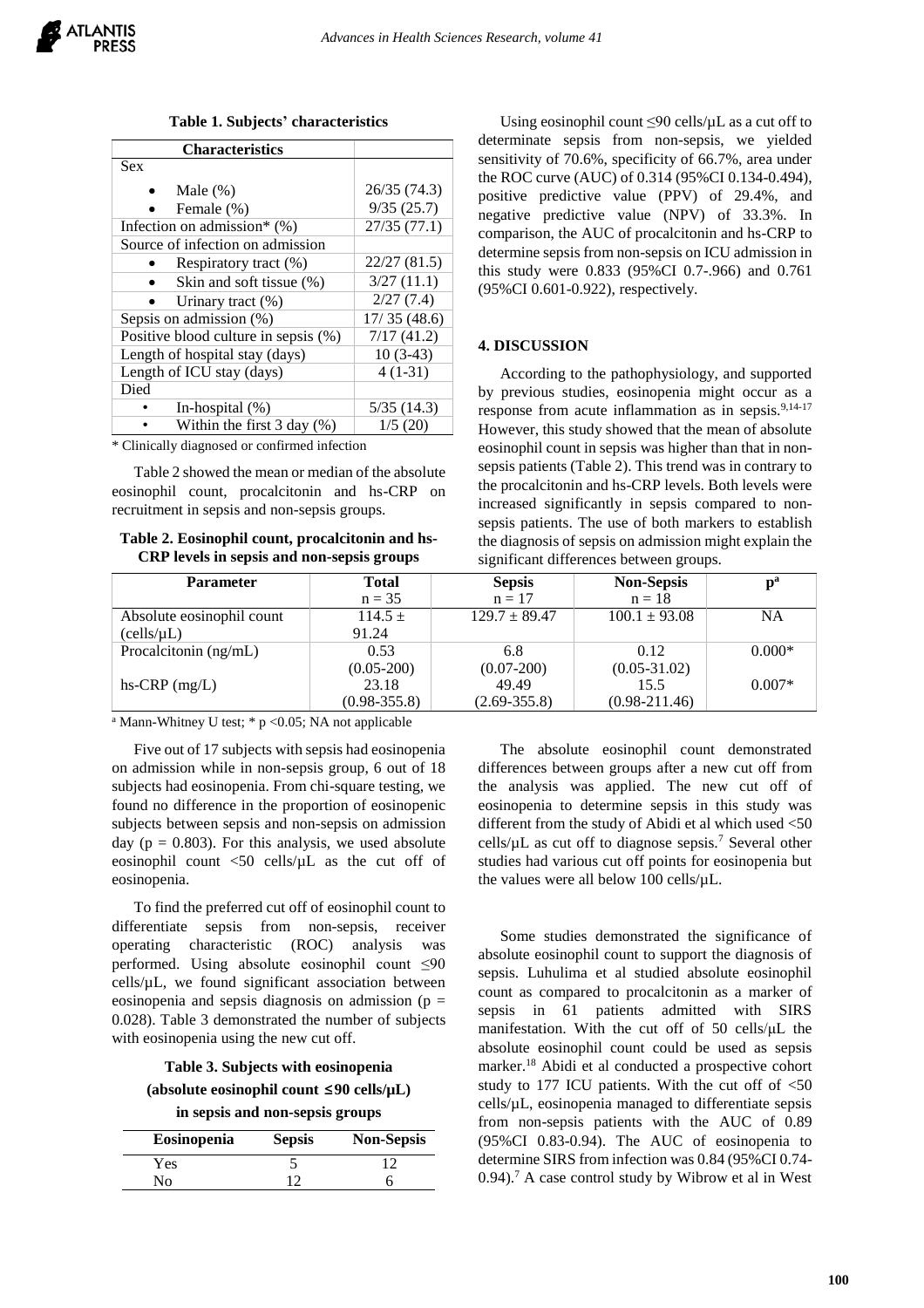Australia to 352 adult patients compared eosinophil count with CRP, total leukocyte and neutrophil count. Subjects were grouped into those with positive and negative blood culture. The median of eosinophil count was significantly lower in subjects with positive blood culture. The AUCs of absolute eosinophil count, total leukocyte, neutrophil count and CRP were 0.349, 0.569, 0.615, and 0.689, respectively. The study suggested that eosinopenia can be used as early detection of bacteremia. Therefore, those patients deserved further check to confirm sepsis. 19

The sensitivity and specificity of the absolute eosinophil count in our study were about similar compared to the other studies. Most of the studies showed better sensitivity with lower specificity. This indicates that eosinopenia was more for screening tool for sepsis diagnosis. 9,18,19 Even though statistically the eosinopenia in this study was significant as sepsis marker, the low AUC suggests that eosinopenia *per se* was not an ideal marker for diagnosing sepsis. Compared to other sepsis markers, i.e., procalcitonin and hs-CRP, the AUC of eosinopenia to diagnose sepsis was low. To add, the mean of the eosinophil count was not even lower in sepsis group. The PPV and NPV were also low. Therefore, we do not suggest using eosinopenia as a single diagnostic tool. Eosinopenia could be an alternative diagnostic tool in the remote area where the other marker of sepsis could not be checked or costly.

Several studies did not suggest eosinopenia as marker of sepsis. Those studies compared the eosinophil count with the other sepsis markers, those were procalcitonin, CRP and circulating-free DNA (cf-DNA). The studies summarized that the absolute eosinophil count could not differentiate infection from non-infection and sepsis from non-sepsis. 8,20-23

Our study has some advantages. The result managed to show the significance of eosinopenia as diagnostic marker in sepsis. The cut off was about similar with the previous studies. To add, this study was conducted in the ICU in which sepsis management protocol was strictly applied, the blood checks were more extensive and the timing of the sample collection was prompt.

There were some limitations in this study. Firstly, diagnosis of sepsis ideally was established on admission. However, in some subjects, the diagnosis was established after a few days on hospitalization. In consequence, patients' development during hospital stays and previous laboratory results could potentially bias the sepsis diagnosis. Secondly, we did not stratify the severity of sepsis in the analysis. It is possible that stratifying the severity may give different degree of eosinopenia. Thirdly, we did not make any model to combine the eosinopenia with the other marker for sepsis. It would be interesting to learn whether including eosinopenia into any established model of sepsis marker would increase the predictive value of sepsis diagnosis.

In conclusion, there was an association between eosinopenia and the diagnosis of sepsis on admission. The cut off of eosinopenia was  $\leq 90$  cells/ $\mu$ L. However, this study did not recommend using eosinopenia as a single diagnostic tool to diagnose sepsis.

# **ACKNOWLEDGMENT**

We would like to send our gratitude to the healthcare staffs and the board of Royal Taruma Hospital who assisted the subjects's recruitment and care.

# **REFERENCES**

- 1. Jawad, I, Luksic, I and Rafnsson, SB. Assessing available information on the burden of sepsis: global estimates of incidence, prevalence and mortality. 1, 2012, J Glob Health 2012;2(1):010404.
- 2. Herwanto, V, Lie KC, Suwarto S, Rumende CM. Peran bersihan laktat 6, 12 , 24 jam terhadap mortalitas pasien sepsis berat dan syok sepsis. Tesis. Jakarta : Fakultas Kedokteran Universitas Indonesia, 2014.
- 3. Klouwenberg PMCK, Cremer OL, van Vught LA, Ong DSY, Frencken JF, Schultz MJ, dkk. Likelihood of infection in patients with presumed sepsis at the time of intensive care unit admission: a cohort study. Crit Care 2015;19:319.
- 4. Pierrakos, C, Vincent, J-L. Sepsis biomarkers: a review. Crit Care 2010;14:R15.
- 5. Previsdomini M, Gini M, Cerutti B, Dolina M, Perren A. Predictors of positive blood cultures in critically ill patients: a retrospective evaluation. Croat Med J 2012;53(1):30-9.
- 6. Daniels R, Nutbeam T, McNamara G, Galvin C. The sepsis six and the severe sepsis resuscitation bundle: a prospective observational cohort study. Emerg Med J 2010;28:507-12.
- 7. Abidi K, Khoudri I, Belayachi J, Madani N, Zekraoui A, Zegwaggh AA. Eosinopenia is a reliable marker of sepsis on admission to medical intensive care units. Crit Care 2008;12:R59.
- 8. Moura EB, Maia MO, Neto JAA, Amorim FF. Relevance of eosinopenia as an early sepsis marker. Crit Care 2011;15(Suppl2):P20.